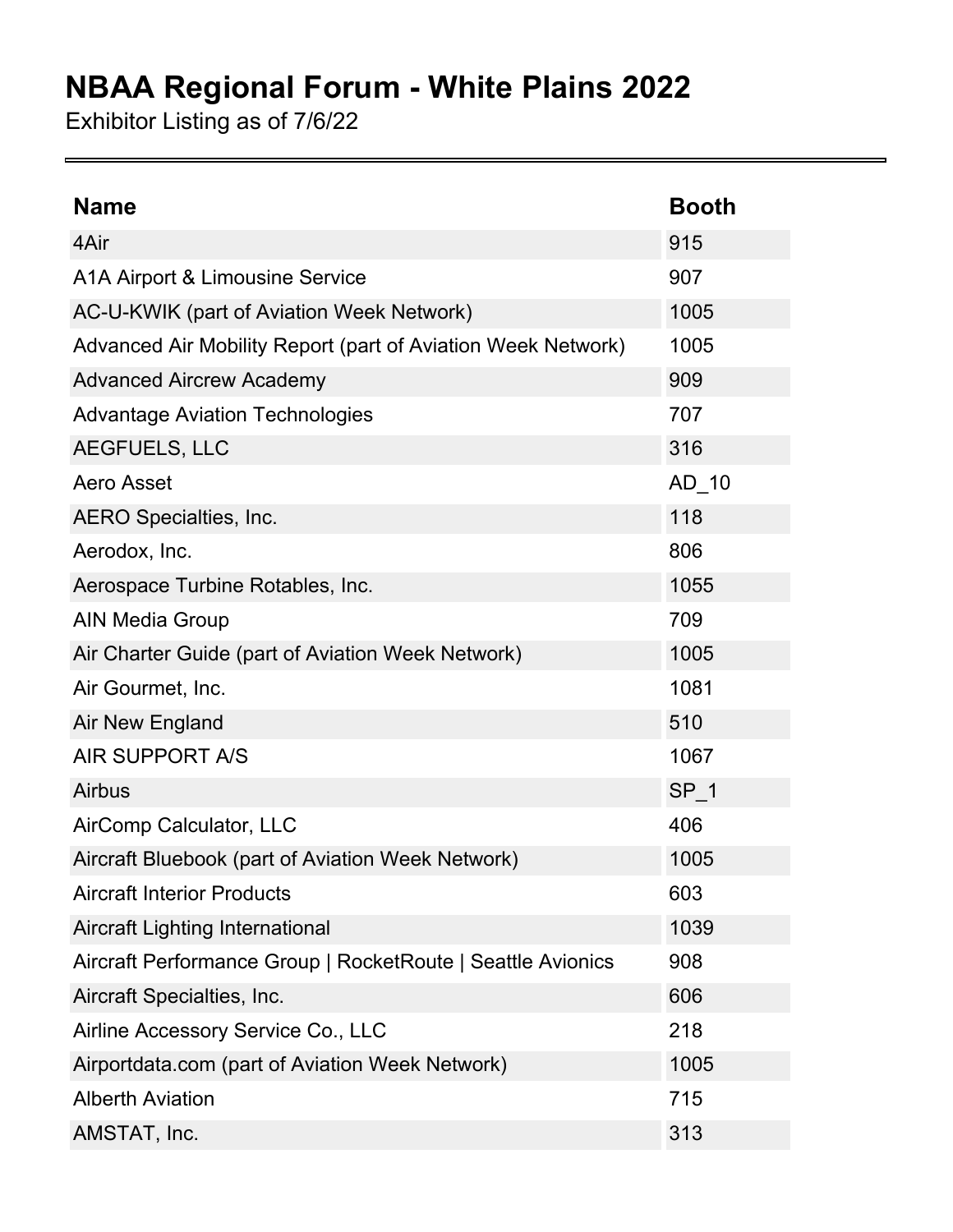| <b>APP Jet Centers</b>                                         | 1069  |
|----------------------------------------------------------------|-------|
| Assa Abloy                                                     | 1049  |
| <b>Astronics</b>                                               | 506   |
| <b>Atlantic Aviation Corporation</b>                           | 409   |
| <b>ATP</b>                                                     | 509   |
| <b>AV8 MRO LLC</b>                                             | 817   |
| <b>Avfuel Corporation</b>                                      | 1043  |
| AVGROUP, INC.                                                  | 404   |
| AVI Survival Products, Inc.                                    | 113   |
| Aviation & Marketing Int'l                                     | 902   |
| <b>Aviation Partners</b>                                       | 217   |
| Aviation Week Intelligence Network (AWIN)                      | 1005  |
| <b>Aviation Week Network</b>                                   | 1005  |
| AviationManuals                                                | 111   |
| <b>Avinode Group</b>                                           | 1009  |
| <b>Avionica LLC</b>                                            | 803   |
| <b>Avports-Westchester</b>                                     | 1099  |
| <b>Baldwin Safety &amp; Compliance</b>                         | 610   |
| <b>Banyan Air Service</b>                                      | 403   |
| <b>Bespoke Transportation</b>                                  | 1073  |
| BizJet International Sales & Support, Inc.                     | 1025  |
| <b>Bohlke International Airways</b>                            | 303   |
| <b>Bombardier</b>                                              | AD 05 |
| Business & Commercial Aviation (part of Aviation Week Network) | 1005  |
| <b>Business Air</b>                                            | 1001  |
| Business Fleet & MRO Forecast (part of Aviation Week Network)  | 1005  |
| <b>C&amp;L Aviation Group</b>                                  | 115   |
| <b>CAMP Systems International, Inc.</b>                        | 214   |
| <b>Carolina GSE</b>                                            | 507   |
| <b>Castle &amp; Cooke Aviation</b>                             | 618   |
| <b>CD Aviation Services</b>                                    | 1091  |
| Chantilly Air, Inc.                                            | 508   |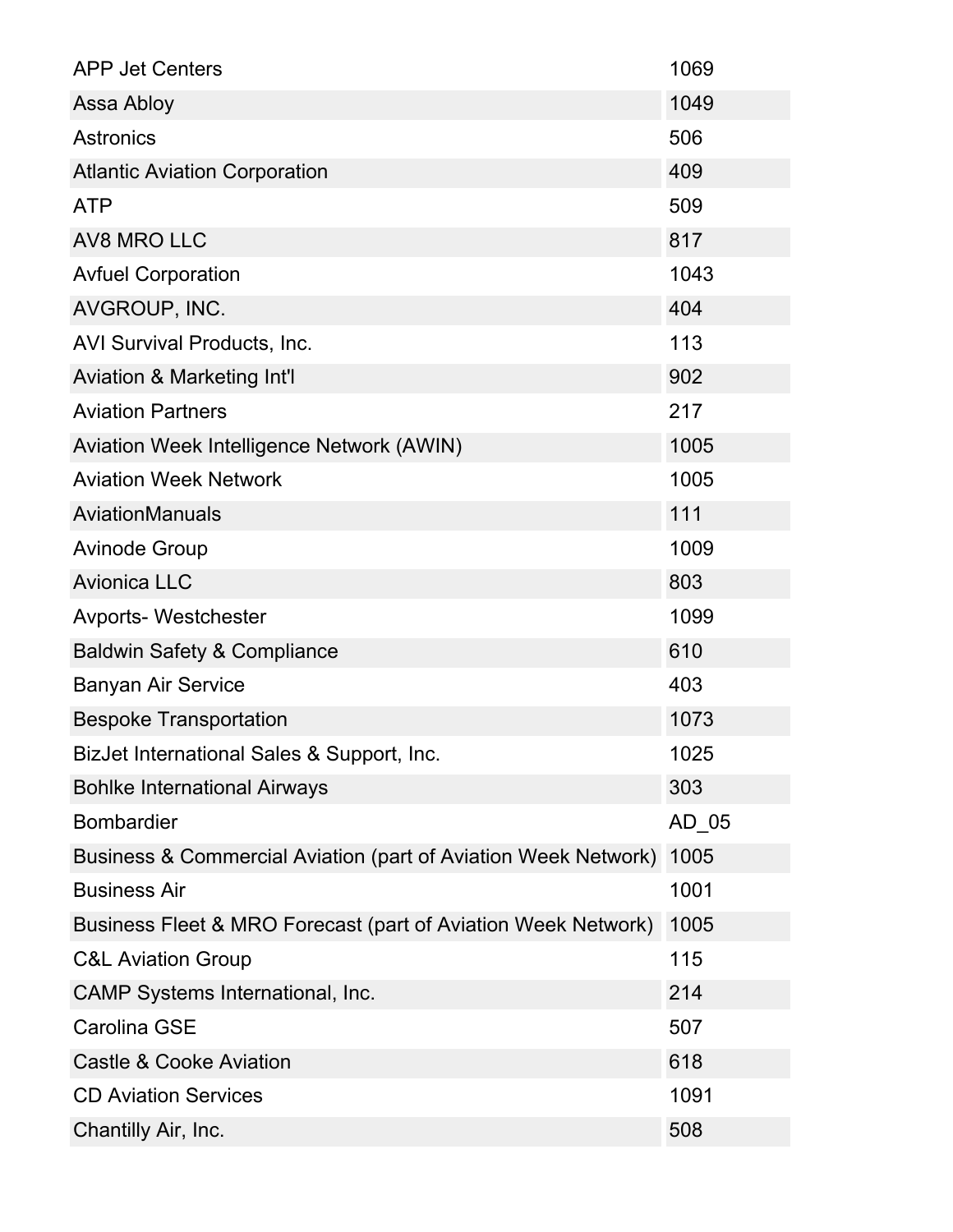| <b>Charter Jet One</b>                                 | 1053    |
|--------------------------------------------------------|---------|
| <b>Cirrus Aircraft</b>                                 | AD_11   |
| <b>Collins Aerospace (WINSLOW LifeRaft)</b>            | 307     |
| <b>Columbia Aircraft Sales</b>                         | $AD_04$ |
| <b>Commonwealth Worldwide Executive Transportation</b> | 415     |
| <b>Constant Aviation</b>                               | 815     |
| Corporate Angel Network, Inc.                          | 913     |
| Corporate Aviators, Inc.                               | 210     |
| <b>Corporate Jet Cleaning</b>                          | 718     |
| <b>CORRIDOR Aviation Service Software</b>              | 214     |
| Cosgrove Aircraft Service, Inc.                        | 1007    |
| <b>CRS Jet Spares</b>                                  | 306     |
| <b>Dallas Aeronautical Services</b>                    | 914     |
| <b>Delaware Valley Business Aviation Association</b>   | 905     |
| Delta Aerotaxi - ITALYFBO                              | 513     |
| <b>Dnata Catering</b>                                  | 703     |
| Duncan Aviation, Inc.                                  | 1041    |
| <b>Elliott Aviation LLC</b>                            | 119     |
| <b>Engine Assurance Program</b>                        | 609     |
| Engine Management Specialist, LLC                      | 209     |
| <b>EPIC FUELS</b>                                      | 1059    |
| Evans Composites, Inc.                                 | 615     |
| <b>Everest Fuel</b>                                    | 504     |
| EVO Jet / EVO Fuels                                    | 906     |
| Fargo Jet Center LLC                                   | 814     |
| Fleet Discovery (part of Aviation Week Network)        | 1005    |
| Flexjet                                                | 1057    |
| <b>Flight Pro International</b>                        | 116     |
| <b>FlightAware</b>                                     | 807     |
| <b>FlightSafety International</b>                      | 1015    |
| <b>FitPlan By Garmin</b>                               | 405     |
| <b>Fly Louie</b>                                       | 716     |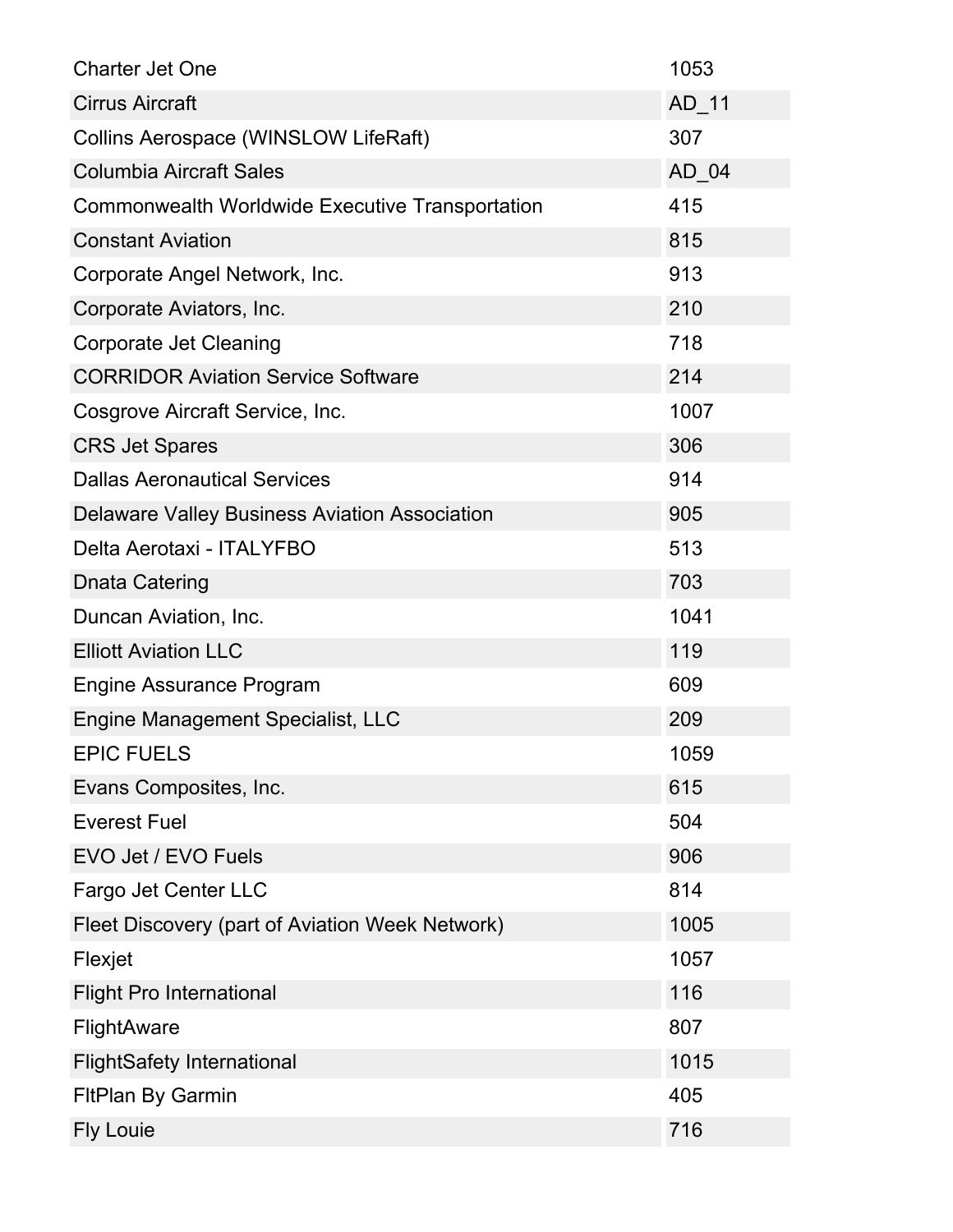| FlyExclusive                                        | 916, AD 07  |
|-----------------------------------------------------|-------------|
| <b>Flying Colours Corp</b>                          | 1037        |
| <b>FLYJETS</b>                                      | 705         |
| <b>FlyTek GSE</b>                                   | 917         |
| <b>Fontainebleau Aviation</b>                       | 614         |
| ForeFlight                                          | 517         |
| FuelerLinx                                          | 605         |
| <b>Garmin International</b>                         | 407         |
| <b>GE Aviation</b>                                  | 613         |
| <b>GGT WORLDWISE</b>                                | 818         |
| <b>Global Aircraft Interiors</b>                    | 516         |
| <b>Global Licensed Aircraft Dealers Association</b> | 304         |
| <b>Go Rentals</b>                                   | 514         |
| <b>Gogo Business Aviation</b>                       | 616         |
| <b>Gulfstream Aerospace Corporation</b>             | 1085, AD 06 |
| <b>Harrods Aviation</b>                             | 808         |
| <b>HeliFlite Shares</b>                             | AD_09       |
| <b>Henderson Jet Services</b>                       | 416         |
| Honda Aircraft Company                              | $AD_15$     |
| Honeywell                                           | 813         |
| In-Flight Crew Connections, Inc.                    | 809         |
| International Jet Interiors                         | 1027        |
| JBT Lektro, Inc.                                    | 904         |
| <b>Jet Aviation</b>                                 | 302         |
| <b>Jet East</b>                                     | 213         |
| Jet Support Services, Inc. (JSSI)                   | 1031        |
| jetCenters of Colorado, Inc.                        | 805         |
| <b>JETEX</b>                                        | 816         |
| <b>Jetscape Services LLC</b>                        | 410         |
| <b>Journey Aviation LLC</b>                         | 607         |
| <b>JSSI Parts &amp; Leasing</b>                     | 1033        |
| <b>Kaman Composite Structures</b>                   | 301         |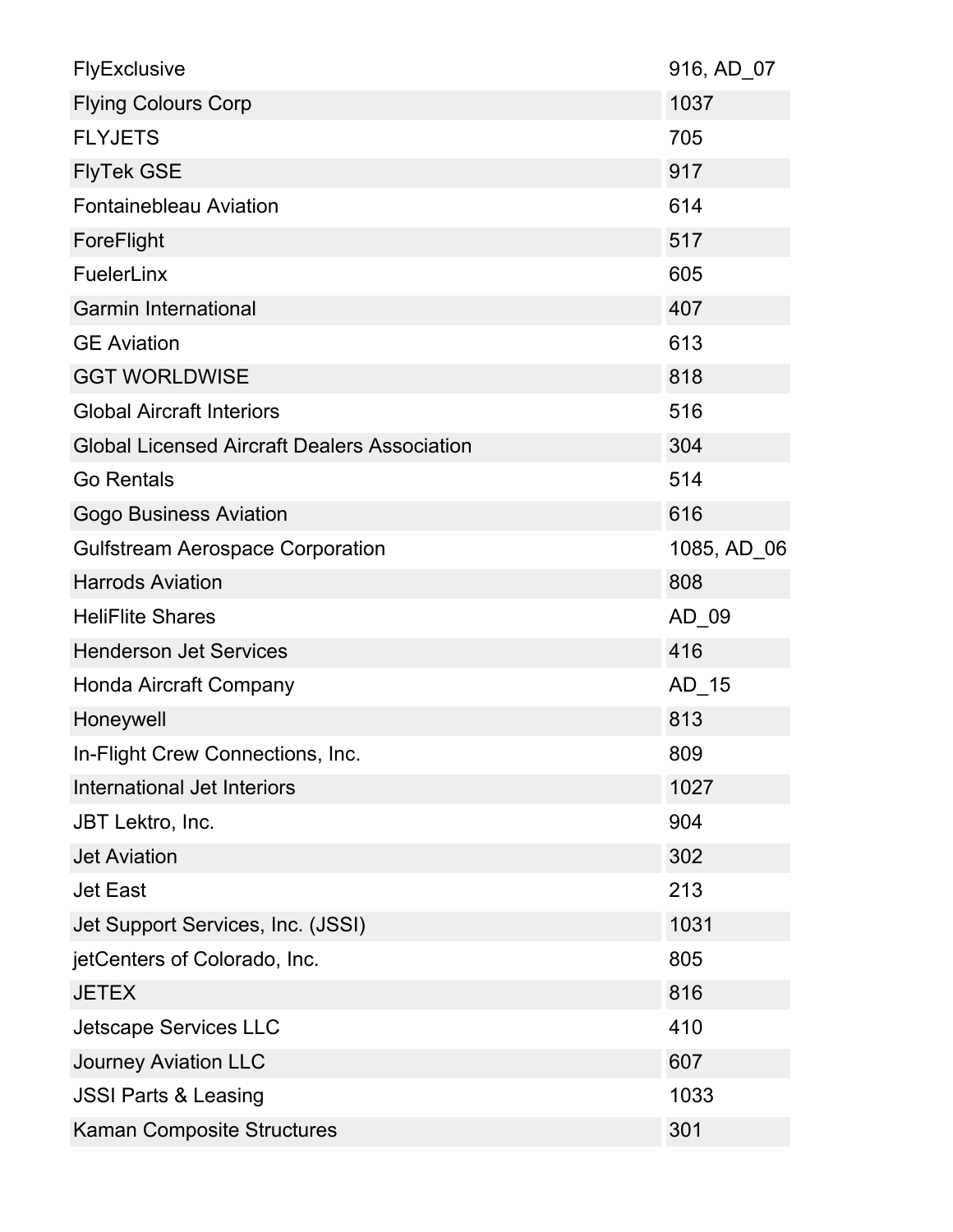| <b>Keystone Aviation</b>                       | 910        |
|------------------------------------------------|------------|
| Lee Aerospace, Inc.                            | 1003       |
| <b>Lehigh Valley Aviation Services</b>         | 418        |
| Limousinesworldwide.com                        | GV 01      |
| London Biggin Hill Airport                     | 708        |
| M & N Aviation, Inc.                           | 303        |
| M International, Inc. (Mint Turbines)          | 408        |
| Manny Handling Support, S.A. de C.V. dba MANNY | 310        |
| MedAire, Inc.                                  | 117        |
| Megadoor                                       | 1049       |
| <b>MENTE Group, LLC</b>                        | 315        |
| <b>Meridian</b>                                | 717        |
| <b>Mid-Continent Instruments and Avionics</b>  | 912        |
| <b>Million Air</b>                             | 417        |
| Mod-A-Can, Inc.                                | 1093       |
| <b>Modern Aviation</b>                         | 314        |
| <b>Morristown Airport</b>                      | 515        |
| <b>Mototok America LLC</b>                     | 309        |
| MySky US, Inc.                                 | 704        |
| <b>NAASCO</b>                                  | 318        |
| <b>Naples Airport Authority</b>                | 505        |
| <b>Odyssey Aviation Bahamas</b>                | 308        |
| <b>OmnAvia Interiors LLC</b>                   | 903        |
| <b>Pentastar Aviation</b>                      | 604        |
| Phillips 66 Aviation                           | 401        |
| Polaris Aero, LLC                              | 1063       |
| Pratt & Whitney Canada                         | 215        |
| Primadonna                                     | 1051       |
| <b>Prime Appearance</b>                        | 216        |
| <b>Pro Star Aviation LLC</b>                   | 918, AD 08 |
| Professional Flight Management, Inc.           | 518        |
| <b>ProFlo Industries</b>                       | 216        |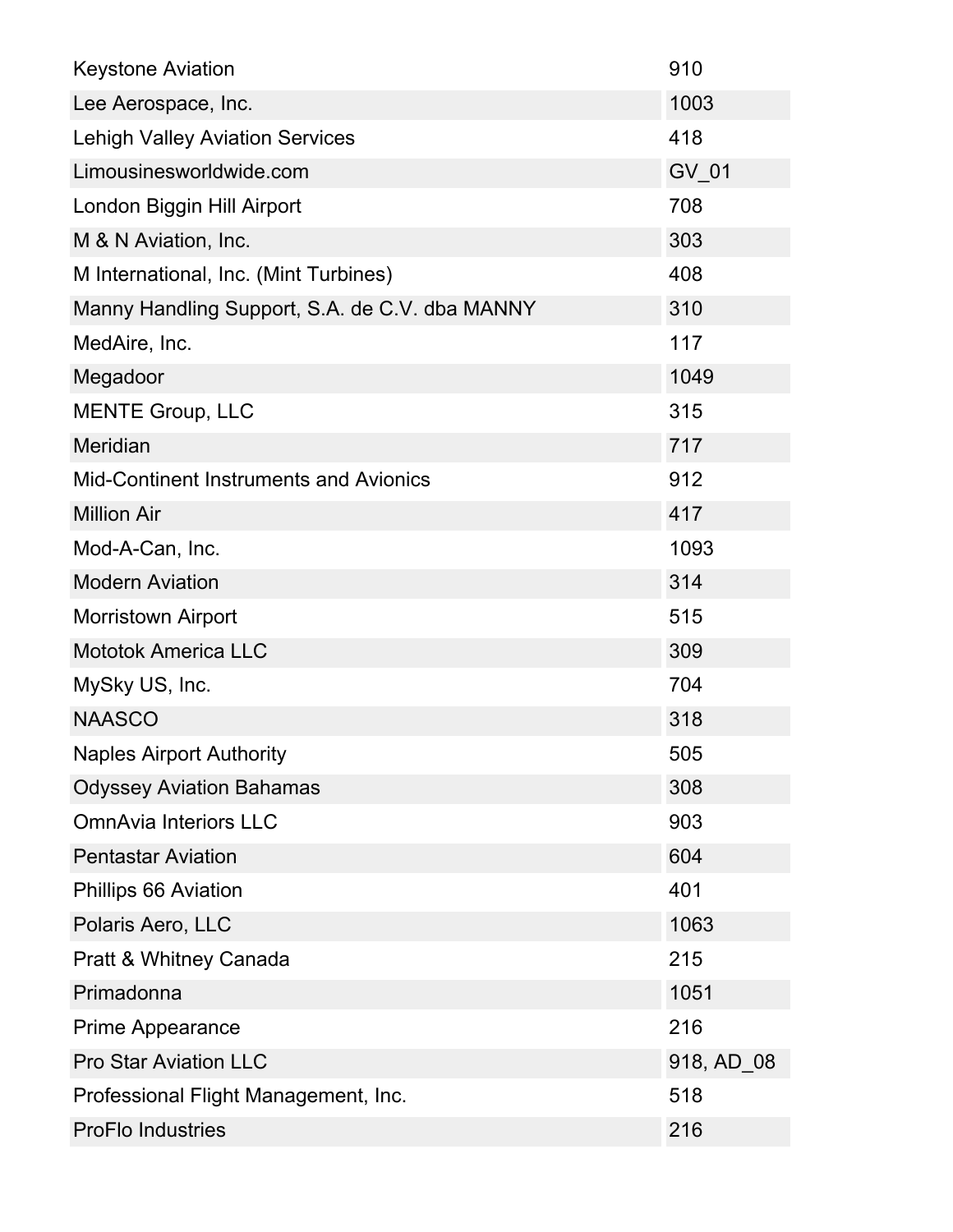| <b>RIM Enterprises</b>                                          | 1095       |
|-----------------------------------------------------------------|------------|
| Rolls-Royce                                                     | 706        |
| Rudy's Inflight Catering, Inc.                                  | 1079       |
| Safe Flight Instrument, LLC                                     | $AD_02$    |
| <b>Short Hills Aviation Services</b>                            | 503        |
| ShowNews (part of Aviation Week Network)                        | 1005       |
| <b>Signature Aviation</b>                                       | 114        |
| <b>Silver Lining Inflight Catering</b>                          | 1077       |
| <b>Sky Bright</b>                                               | 710        |
| <b>Sky Harbour Group</b>                                        | 1021       |
| <b>SkyMark Refuelers, LLC</b>                                   | 1029       |
| Skytech, Inc.                                                   | $AD_12$    |
| <b>SmartSky Networks, LLC</b>                                   | 1075       |
| <b>Solairus Aviation</b>                                        | 1035       |
| Spectro   Jet-Care                                              | 317        |
| <b>StandardAero</b>                                             | 413        |
| Stevens Aerospace and Defense Systems LLC                       | 1019       |
| <b>Textron Aviation</b>                                         | 414, AD 03 |
| The Leather Institute                                           | 713        |
| The Weekly of Business Aviation (part of Aviation Week Network) | 1005       |
| <b>Titan Aviation Fuels</b>                                     | 617        |
| TrainingPort.net                                                | 1089       |
| Tronair, Inc.                                                   | 1017       |
| UAS International Trip Support FZCO                             | 110        |
| Unique II Worldwide                                             | 1087       |
| <b>Unitron Power Systems</b>                                    | 1083       |
| Universal Weather and Aviation, Inc.                            | 810        |
| <b>USDA Wildlife Services - New York</b>                        | 1097       |
| Vaughn College of Aeronautics and Technology                    | 305        |
| Ventura Air Services, Inc.                                      | 804        |
| Volato                                                          | 1071       |
| <b>VSE Aviation</b>                                             | 608        |